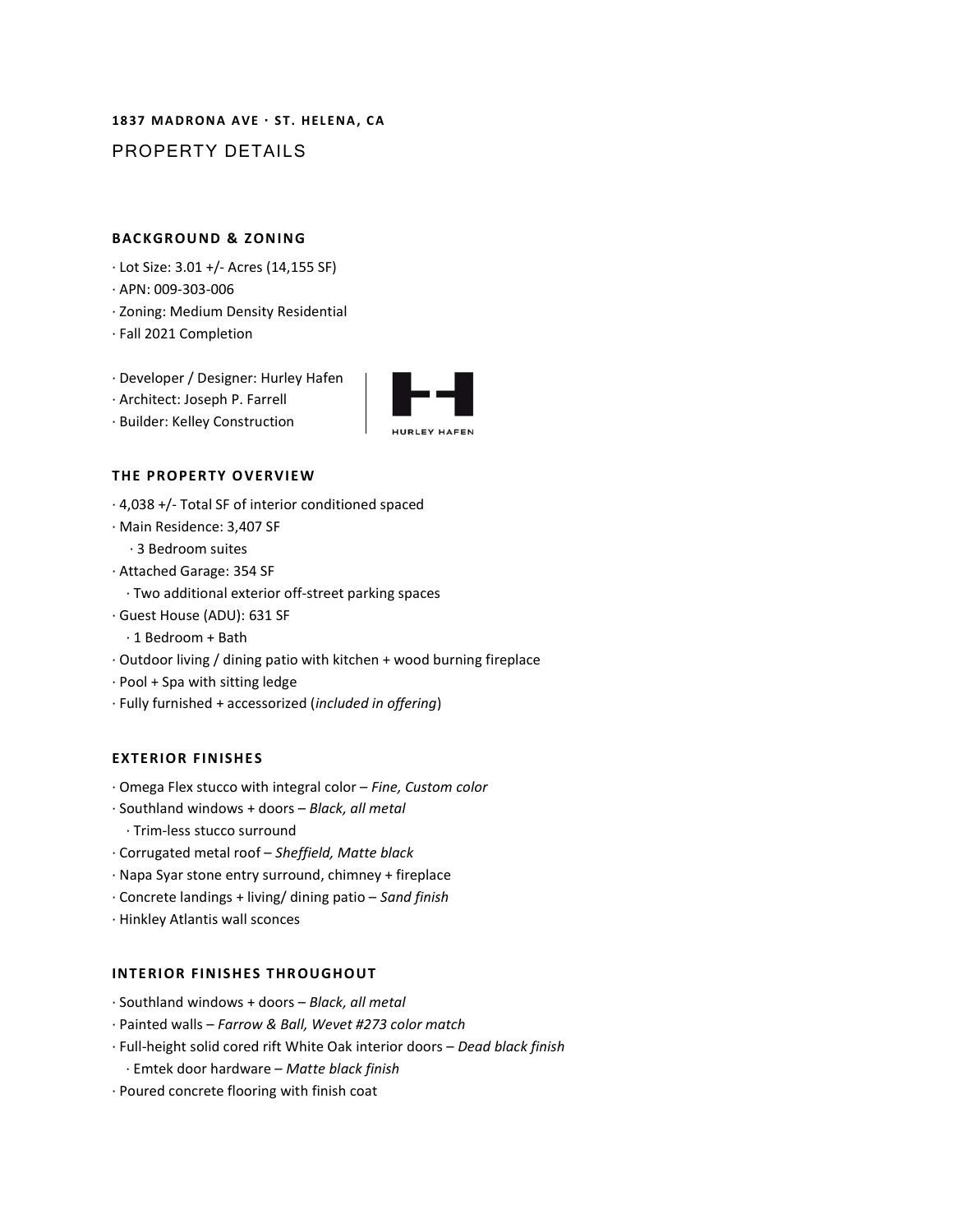- ∙ Recessed lighting
- ∙ Crestron home automation system
- ∙ Automated + pocketing window shades

## **MAIN RESIDENCE**

#### INTERIOR FLOOR PLAN

- ∙ Entry Foyer
- ∙ Great Room Living + Dining
- ∙ Chef's Kitchen
- ∙ Scullery Back Kitchen + Laundry
- ∙ Wine Room
- ∙ Powder Room
- ∙ Primary Suite
- ∙ 2 x Guest Suites
- ∙ Attached Garage (1-Car)

#### **ENTRY FOYER**

- ∙ 10-foot pivot entry door
- ∙ 10-foot ceiling height
	- ∙ Cedar wood paneled ceiling Custom stain
- ∙ Wall lights Ball Bracket
- ∙ Black + Gold leaf mirror 36" x 72"
- ∙ Recessed lighting

# GREAT ROOM - Living + Dining

- ∙ 13-foot ceiling height
	- ∙ Cedar wood paneled ceiling Custom stain
- ∙ Southland lift + slide full pocketing doors 12' x 20'
	- ∙ Open to covered outdoor living / dining patio
- ∙ Media wall with custom built-in cabinetry Farrow & Ball, Mouse's Back #40 color match
	- ∙ Fireplace with steel mantle / shelf
- ∙ Dining chandelier Agnes 14 Bulb Chandelier
- ∙ Recessed lighting

## **CHEF'S KITCHEN**

- ∙ Open to Great Room
- ∙ 10-foot ceiling height
- ∙ Recessed lighting + speakers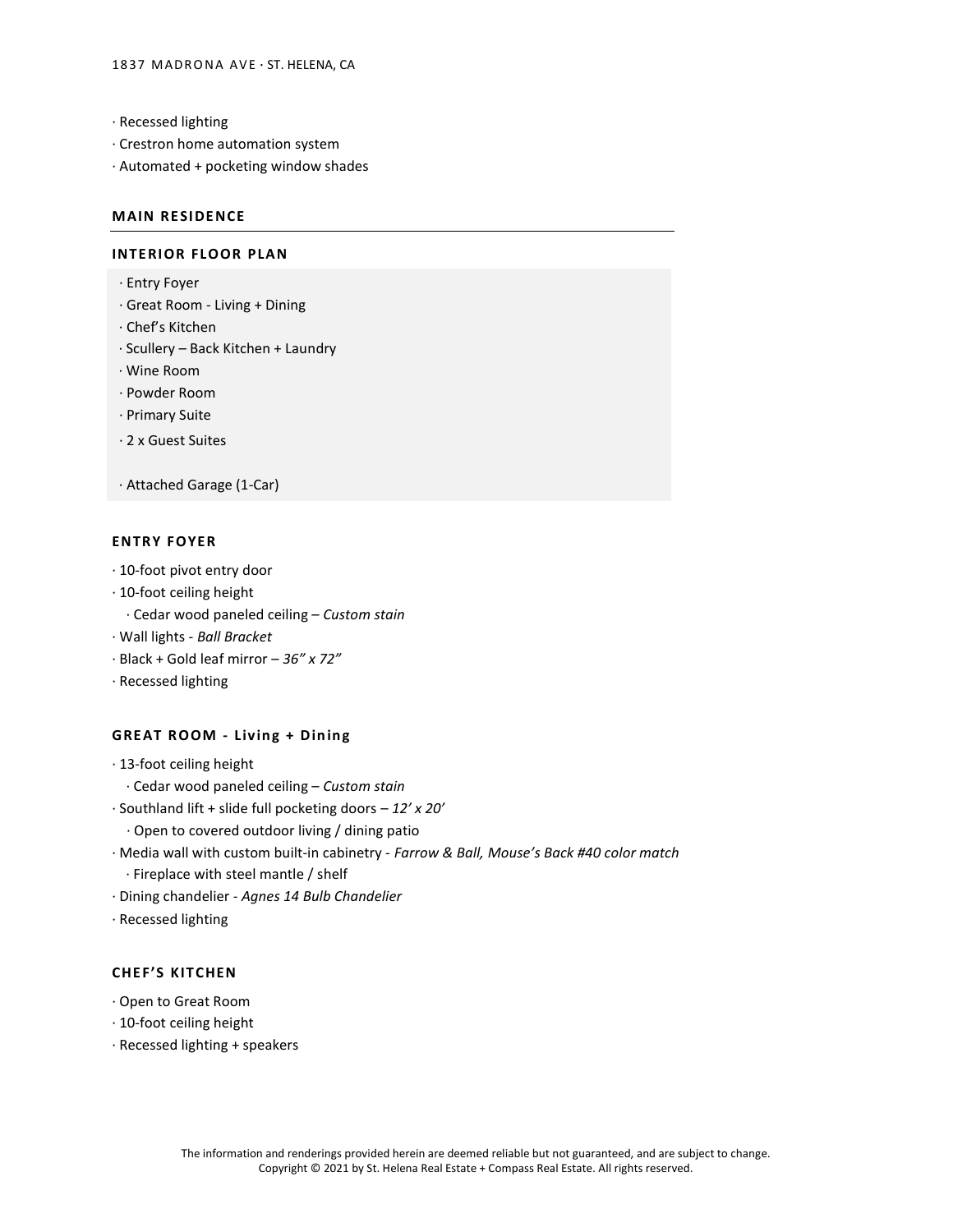- Cooking + Side Walls
- ∙ Custom cabinets High gloss white finish
- ∙ Floating wood shelves
- ∙ Quartz countertop White Zeus
	- ∙ Bocchi Sotto undermount fireclay 18" prep sink White
	- ∙ Brizo Litze Faucet
- ∙ Heston 48" Range Oven Black
- ∙ 48" hood with steel surround
- ∙ 30" Liebherr Fridge Tower Cabinet paneled
- ∙ 18" Liebherr Freezer Tower Cabinet paneled
- ∙ 24" Bosch Dishwasher Cabinet paneled

## Eat-In Island

- ∙ Custom island Cleaf Nero
	- ∙ Eating ledge seating 4
- ∙ Quartz countertop Eternal Noir
	- ∙ Bocchi Sotto undermount fireclay primary 32" sink Matte Black
	- ∙ Brizo Litze Faucet
- ∙ Lighting pendant One-Well Known Sequence

## SCULLERY - Back Kitchen + Laundry

- ∙ Custom cabinets High gloss white finish
- ∙ Quartz countertop White Zeus
	- ∙ Bocchi Sotto undermount fireclay 32" sink White
	- ∙ Brizo Litze Faucet
- ∙ 30" Liebherr top / bottom fridge freezer
- ∙ Electrolux side by side washer + dryer (gas)
- ∙ Recessed lighting

# **TEMP CONTROLLED WINE ROOM**

- ∙ Custom steel wall shelving Black
- ∙ Accommodates all bottle sizes up to 150 ML
- ∙ Painted walls Farrow & Ball, Off Black #57 color match
- ∙ Steel surround windows + door Black

# POW DER ROOM

- ∙ Custom Quartz surround floating vanity Eternal Noir
	- ∙ Waterworks undermount sink Clara, Black
	- ∙ Waterworks faucet + accessories Ludlow
	- ∙ Pendant Tube Chandelier
- ∙ Mirror RH Varese two toned 60" round mirror in bronze
- ∙ Wall sconce Gem Tempo
- ∙ Painted walls Farrow & Ball, Off Black #57 color match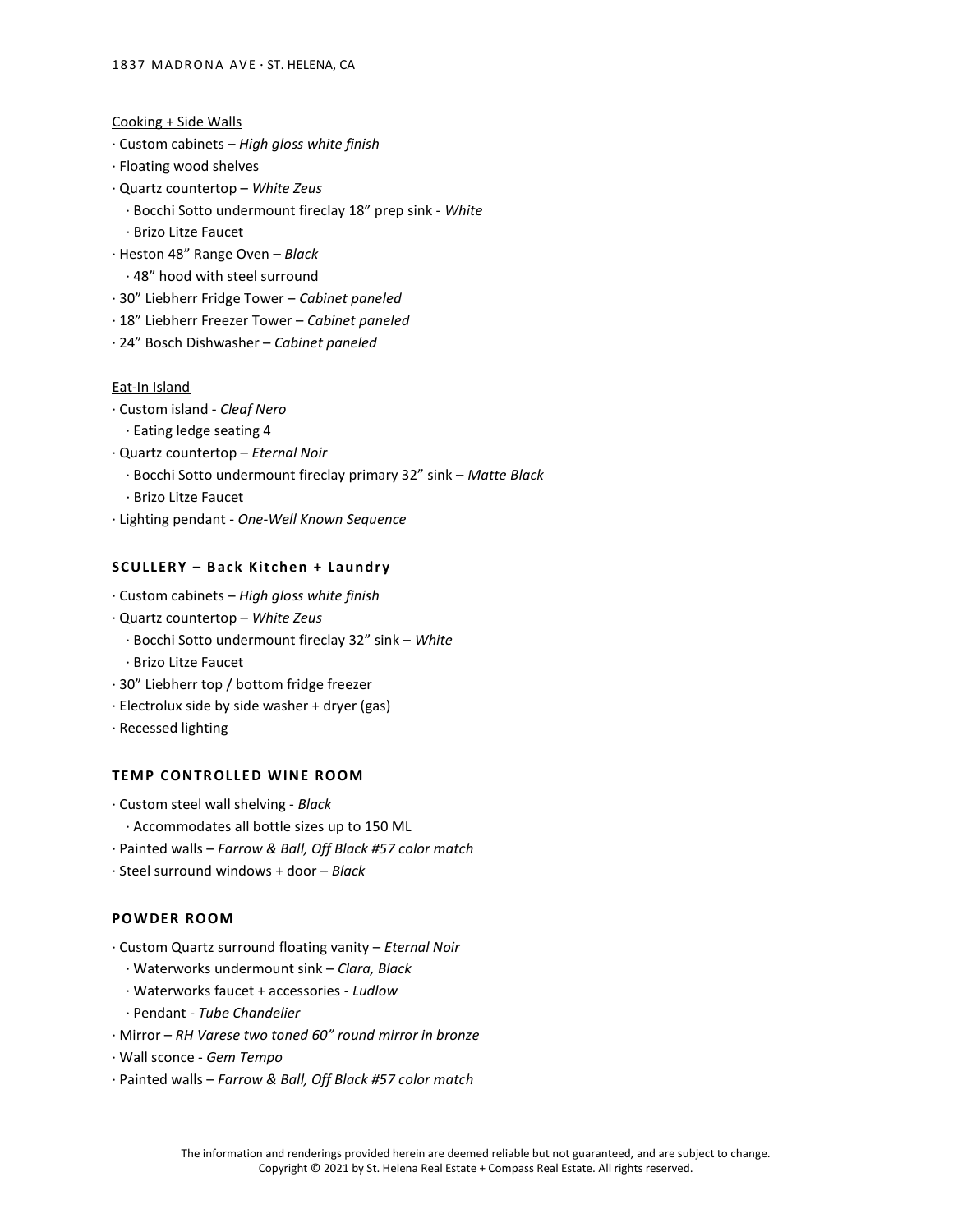# PRIMARY SUITE

- ∙ Fireplace (gas) with Quartz mantle + surround Honed Opal white
- ∙ Window sitting nook
- ∙ Wall sconces Barbara Barry sweep sconces
- ∙ Direct access to living / dining patio
- ∙ Recessed lighting

#### Bathroom

- ∙ Walk-in frameless glass shower
	- $\cdot$  Polished mosaic onyx wall + floor tiles 1" x 1"
	- ∙ Waterworks fixtures Ludlow
- ∙ Custom floating dual vanity Cerused White Oak
	- ∙ Quartz vanity top Miami white
	- ∙ Boffi Cathino 3 vessel sinks
	- ∙ Boffi Lotus back-lit mirrors
	- ∙ Boffi Gio hanging pendants
- ∙ Boffi Fisher Island free-standing soaking tub 65" x 31.5"
- ∙ Waterworks fixtures, faucets + accessories Ludlow
- ∙ Private water closet
- ∙ Recessed Lighting

#### Walk-In Closet

- ∙ Custom cabinetry
- ∙ FA Pinecone round pendant
- ∙ Recessed Lighting

## **GUEST SUITE 1**

- ∙ French doors to front courtyard access
- ∙ Recessed Lighting

#### Bathrooms

- ∙ Walk-in Frameless glass shower
- ∙ Polished mosaic honed Bianco Bello marble wall + floor tiles 1"x1"
- ∙ Custom vanity Super matte white
- ∙ Quartz vanity top + waterfall edge Pearl Jasmine
- ∙ Waterworks undermount sink Clara
- ∙ Wall mirror 30" x 56"
- ∙ Pendants Lauren Rottet
- ∙ Kohler Archer 60" bathtub
	- ∙ Quartz surround Pearl Jasmine
- ∙ Waterworks faucets, fixtures + accessories Ludlow

Walk-In Closet

∙ Custom Cabinetry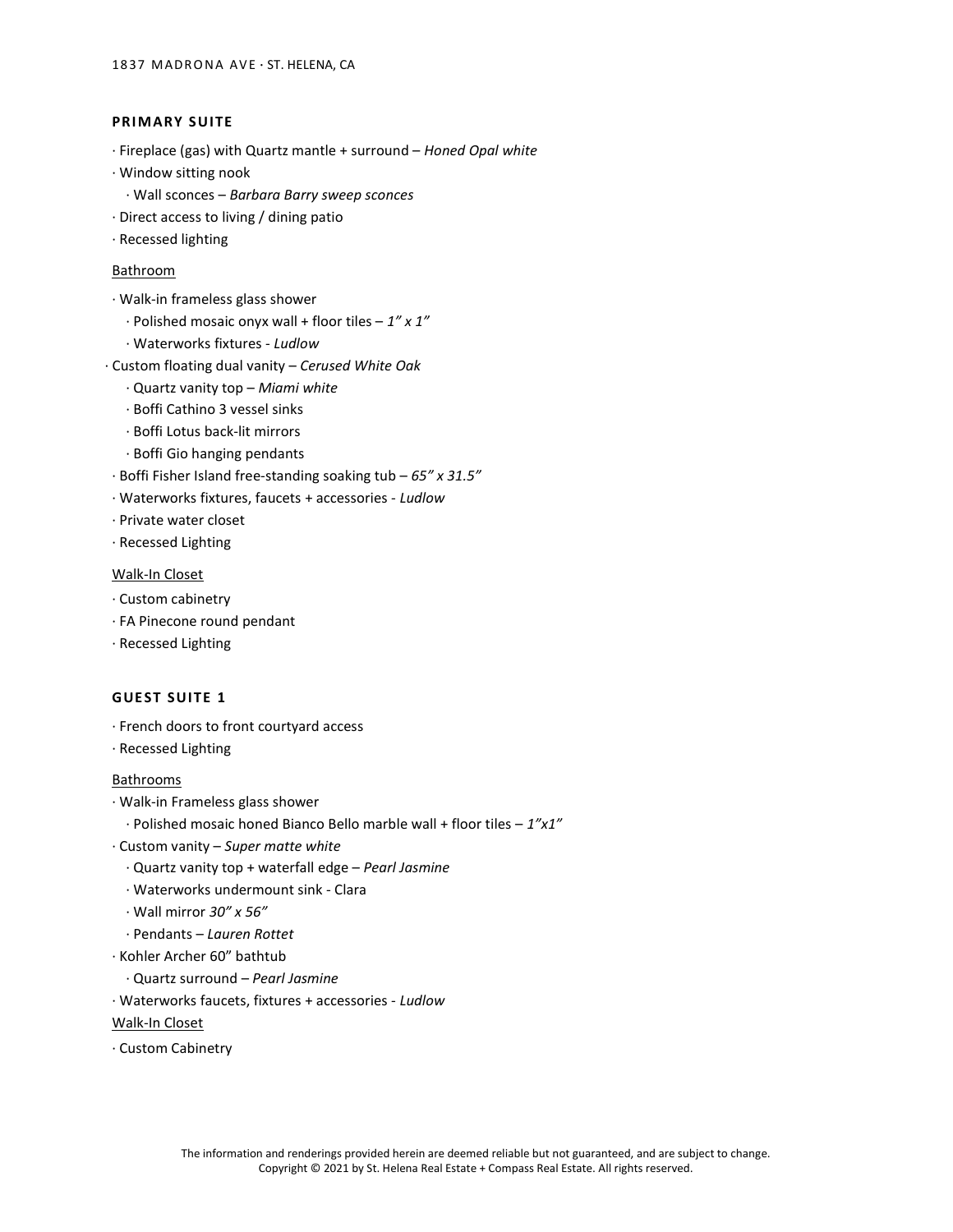# **GUEST SUITE 2**

- ∙ French doors to side yard access
- ∙ Recessed Lighting

# **Bathrooms**

- ∙ Walk-in Frameless glass shower
	- ∙ Polished mosaic honed Bianco Bello marble wall + floor tiles 1" x 1"
- ∙ Custom vanity High gloss light grey
	- ∙ Quartz vanity top + waterfall edge Pearl Jasmine
	- ∙ Waterworks undermount sink Clara
	- ∙ Wall mirror 30" x 56"
	- ∙ Wall sconces RH Barton Grande
- ∙ Kohler Archer 60" bathtub
	- ∙ Quartz surround Pearl Jasmine
- ∙ Waterworks faucets, fixtures + accessories Ludlow

#### Walk-In Closet

∙ Custom Cabinetry

#### **GUEST HOUSE (ADU)**

## INTERIOR FLOOR PLAN OVERVIEW

- ∙ Gym + Kitchen
- ∙ Bedroom
- ∙ Full Bathroom

## GYM + KITCHEN

- ∙ French doors to outside
- ∙ Custom cabinetry High gloss white
	- ∙ Quartz countertop White Zeus
	- ∙ Bocchi Sotto undermount fireclay 18" sink
	- ∙ Brizo Litze Faucet
- ∙ Geberit North America cooktop
- ∙ Dishwasher
- ∙ Refrigerator / Freezer w icemaker

# **BEDROOM**

- ∙ French Doors to outside
- ∙ Wall closet with built-in cabinetry
- ∙ Recessed Lighting

#### **BATHROOM**

- ∙ Walk-in frameless glass shower
	- ∙ Polished mosaic honed Bianco Bello marble wall + floor tiles 1" x 1"